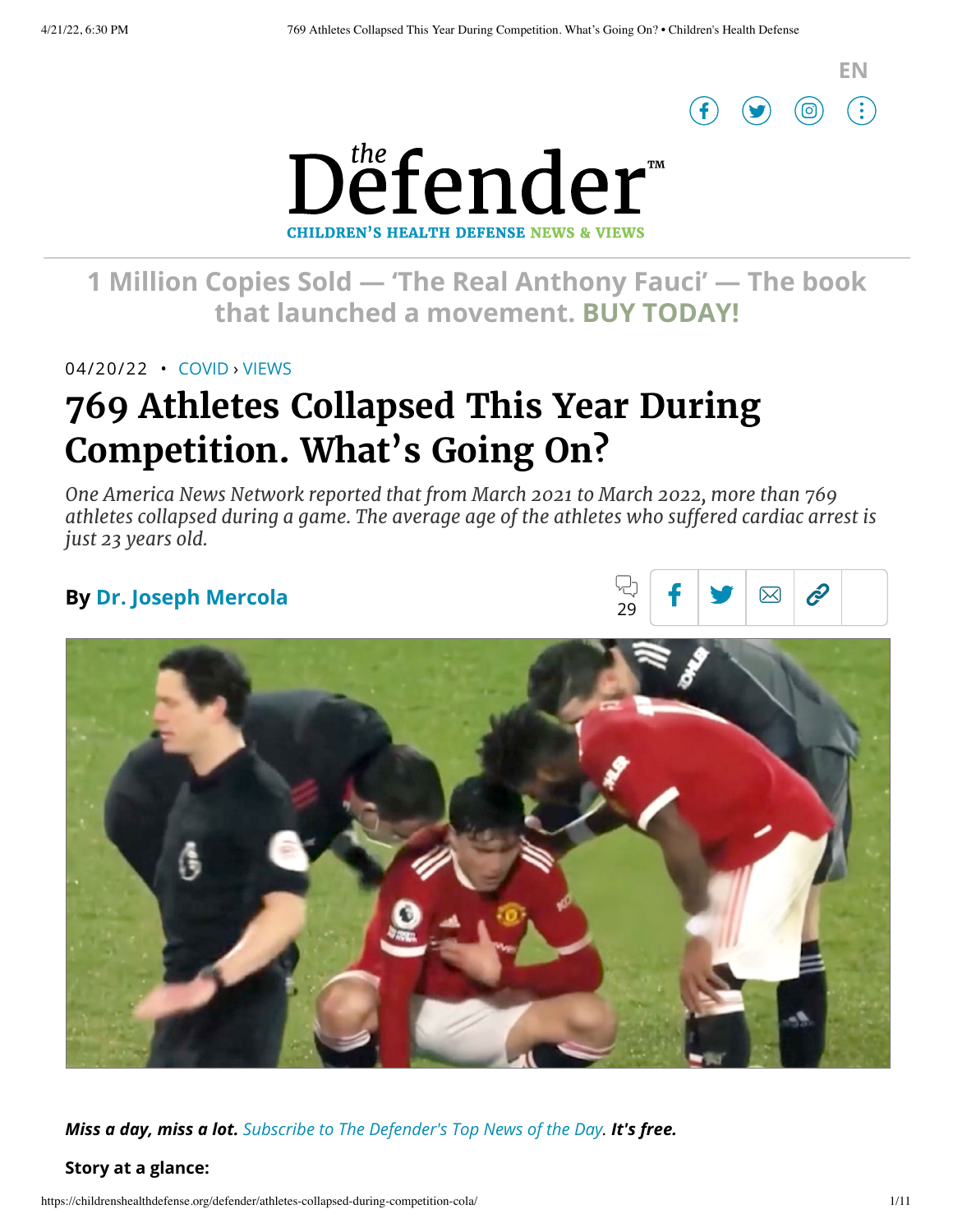4/21/22, 6:30 PM 769 Athletes Collapsed This Year During Competition. What's Going On? • Children's Health Defense

- More than 769 athletes have collapsed on the field during a game from March 2021 to March 2022.
- The shocking statistic was revealed by One America News Network (OAN), which also found the average age of the athletes who suffered cardiac arrest is just 23 years old.
- An updated report by Good Sciencing, a team of investigators, news editors, journalists and "truth seekers," has detailed 890 cardiac arrests and other serious issues among athletes, including 579 deaths, following COVID-19 shots.
- With cases like these becoming impossible to ignore, even a mainstream media sports channel in Australia speculated that the health issues could be linked to COVID-19 shots, and one of the hosts acknowledged that multiple players have suffered from heart issues and Bell's palsy following COVID-19 booster shots.



### [Matt Le Tissier - On the Record | Oracle Films](https://rumble.com/vtsp9u-matt-le-tissier-on-the-record-oracle-films.html)

More than 769 athletes have [collapsed](https://www.thegatewaypundit.com/2022/04/update-jaw-dropping-769-athletes-collapsed-competing-past-year-avg-age-players-suffering-cardiac-arrest-just-23-video/) on the field during a game from March 2021 to March 2022. The shocking statistic was revealed by One America News Network (OAN), which also found the average age of the [athletes](https://childrenshealthdefense.org/defender/chd-tv-rfk-jr-defender-kyle-dake-athletes-medical-freedom/) who suffered cardiac arrest is just 23 years old.

The unprecedented surge in [cardiac arrest](https://childrenshealthdefense.org/defender/cardiac-disorders-injuries-reported-covid-vaccines-vaers-data/) and other heart issues among elite athletes coincides with the rollout of [COVID-19](https://childrenshealthdefense.org/defender/1-in-10-surveyed-doctors-covid-shots-arent-safe/) jabs.

The [Miami](https://needtoknow.news/2022/04/miami-open-carnage-15-fully-vaxxed-tennis-players-unable-to-finish-contests/) Open made headlines in early April after 15 players — all of whom had reportedly received COVID-19 injections — dropped out.

Among them were favorites Paula Badosa and Jannik Sinner. Badosa left the court in tears after becoming unwell, and Sinner's [opponent](https://principia-scientific.com/tennis-world-shocked-after-fifteen-players-drop-out-of-miami-open/) said he saw him "bend over" on the court, noting "it was very strange."

Even the fans were [confused](https://principia-scientific.com/tennis-world-shocked-after-fifteen-players-drop-out-of-miami-open/), with one stating, "What is going on?"

As Pearson [Sharp of](https://www.oann.com/hundreds-of-professional-athletes-collapsing-on-field-dying-from-mysterious-heart-complications/) OAN explained, "These are just two of more than 769 athletes who have collapsed during a game, on the field, over the last year." He continued: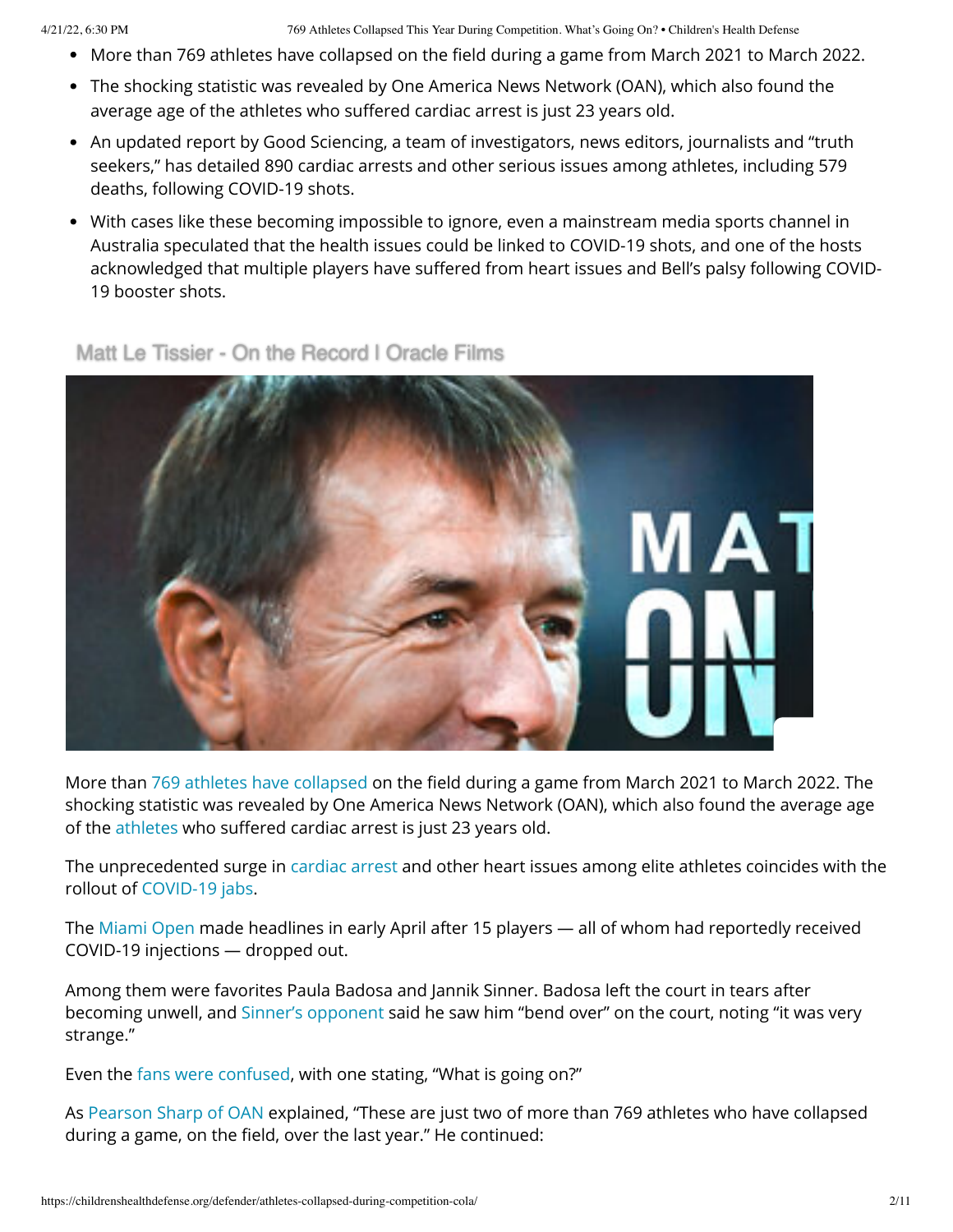"How many 23-year-old athletes were collapsing and suffering heart attacks before this year? Do you know any 23-year-old people who had heart attacks before now? And these are just the ones we know about. How many have gone unreported? Nearly 800 athletes — young, fit people in the prime of life — falling down on the field. In fact, 500% more soccer players in the EU are dropping dead from heart attacks than just one year ago.

"Coincidence? When the Pfizer vaccine is known to cause heart inflammation? No. In fact, many doctors treating these players list their injuries and deaths as being directly caused by the vaccine … This is not a coincidence."

#### **VAERS may not show the whole picture**

As of April 1, the Vaccine Adverse Event [Reporting](https://openvaers.com/covid-data) System (VAERS), which is where adverse events caused by COVID-19 jabs in the U.S. are supposed to be collected, lists 26,693 deaths along with 147,677 hospitalizations in association with the COVID-19 shot.

There are also 13,677 heart attacks and 38,024 cases of myocarditis (inflammation of the heart muscle) and pericarditis (inflammation of the tissue sac surrounding the heart).

Myocarditis [and pericarditis](https://www.cdc.gov/coronavirus/2019-ncov/vaccines/safety/myocarditis.html) cause symptoms such as chest pain, shortness of breath and a fluttering or pounding heart.

Cases have occurred most often after mRNA COVID-19 injections (Pfizer-BioNTech or Moderna), particularly in male adolescents and young adults, according to the CDC. Further, myocarditis occurs more often after the second injection, usually within a week.

Past investigations have shown only [between](https://thevaccinereaction.org/2020/01/only-one-percent-of-vaccine-reactions-reported-to-vaers/) 1% and 10% of adverse [reactions](https://www.bmj.com/rapid-response/2011/10/30/adverse-reactions-varicella-vaccination-are-grossly-under-reported) are ever reported to VAERS, which is a passive, voluntary reporting system, so the actual number could be much higher.

Kyle [Warner](https://www.youtube.com/watch?v=H7inaTiDKaU) is one athlete who filed a VAERS report about his own health injuries following the COVID-19 jab. It took him 45 minutes to complete — a length of time that many doctors can't or won't devote when it comes to reporting adverse vaccine reactions seen among their patients.

Warner, who is 29 years old, was at the peak of his career as a professional mountain bike racer when, in June 2021, he got his second dose of Pfizer's COVID-19 shot. He suffered a reaction so severe that, months later, he was still spending days in bed, easily overwhelmed by too much mental or physical exertion.

"I believe where there is risk, there needs to be [choice,](https://www.youtube.com/watch?v=H7inaTiDKaU)" he said. Instead, "People are being coerced into making a decision based on lack of information versus being convinced of a decision based on total information transparency."

Despite the rising number of adverse effects being reported in VAERS, top government officials, such as NIAID director Dr. Anthony Fauci and CDC director Dr. Rochelle Walensky, have attempted to discredit it.

# **1 Million Copies Sold — 'The [Real Anthony](https://www.amazon.com/Real-Anthony-Fauci-Democracy-Childrens/dp/1510766804) Fauci' — The book that launched a movement. BUY TODAY!**

Most notably, this occurred during a Senate [hearing](https://www.youtube.com/watch?v=P7NwGbfP__Q&t=1s) when both individuals implied that if a person had received the jab and was then killed in a car accident, it's possible it could be recorded in VAERS as a vaccine injury.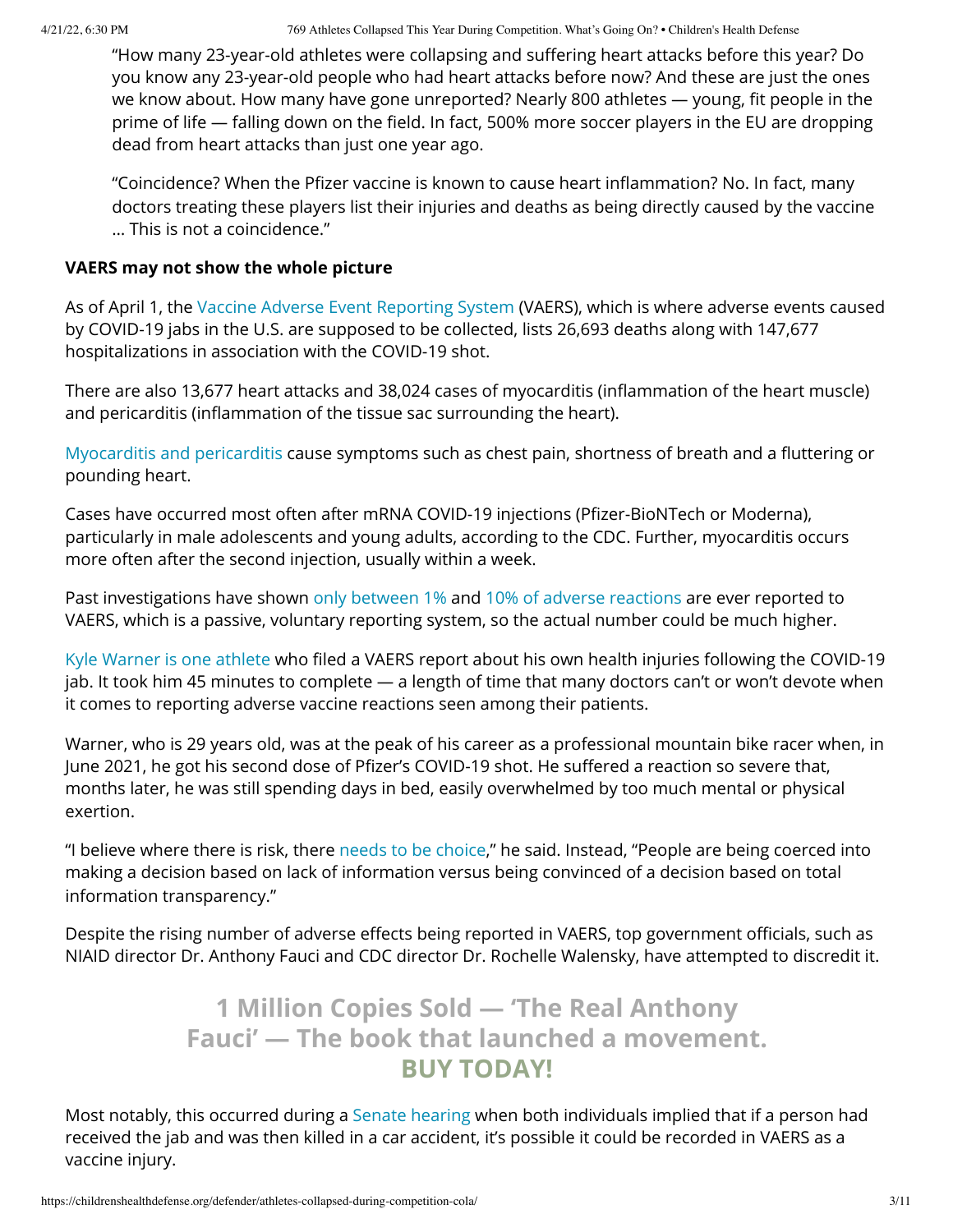However, while anyone can make a report to VAERS — a component that critics use to claim that VAERS can contain errors and even false claims — due to the lengthy and complicated submittal process, adverse events are notoriously under — not over — reported.

### **Shocking stories of athletes harmed by COVID-19 jabs**

Warner [developed pericarditis,](https://www.youtube.com/watch?v=H7inaTiDKaU) postural orthostatic tachycardia syndrome or POTS and reactive arthritis following his second dose of Pfizer's COVID-19 shot. Again, he's a young, world-class athlete whose life has been sidelined by the shots.

Unfortunately, many doctors are unwilling to acknowledge that the COVID-19 shots might be related to patients' injury complaints, and many who have been injured find their stories have remained hidden from public view, with YouTube, Instagram, Facebook and other social media platforms censoring their personal stories and videos.

Some, however, have made it through to mainstream media, including:

- Florian [Dagoury](https://newsbeezer.com/franceeng/florian-dagoury-world-record-holder-for-apnea-diagnosed-myocarditis-and-pericarditis-after-his-pfizer-vaccination/), a world record holder in static breath-hold freediving. After receiving his second dose of Pfizer's COVID-19 injection, he experienced increased heart rate and a reduction in his breathholding capacity. A cardiologist diagnosed him with myocarditis and pericarditis. As a result of the shots, Dagoury's career may be over.
- Jeremy [Chardy,](https://www.news24.com/sport/tennis/atptour/tennis-veteran-chardy-suspends-season-after-reaction-to-covid-jab-20210924) a 34-year-old professional tennis player ranked 73rd in the world, suspended his season due to a severe adverse reaction to the COVID-19 shot, which left him unable to engage in intense activity.
- Veteran [triathlete](https://bannednews.co/antoine-mechin-32-year-old-triathlete-suffers-severe-adverse-reaction-to-the-moderna-covid-19-vaccine-possible-end-of-caree/) Antoine Méchin, 32, is facing the potential end to his career after receiving Moderna COVID-19 injections. After his second dose, he began to experience shortness of breath and low-back pain, which turned out to be a pulmonary embolism.

The symptoms, which included breathing problems and arm pain, started after the first dose, but doctors brushed off his shortness of breath as related to stress and fatigue. About a month after his second dose, shortness of breath and body pain returned. Only after testing at a sports clinic was the pulmonary embolism revealed.

### **Unprecedented cases of athletes collapsing and dying**

U.K. football legend and sports commentator Matt Le [Tissier,](https://rumble.com/vtsp9u-matt-le-tissier-on-the-record-oracle-films.html) featured in the video above, is among those who have been speaking out about the large number of athletes who have collapsed or died on the field — and he lost his job as a commentator because of it.

In an interview with Red Voice Media, Le Tissier is asked about his thoughts on the surge of cardiac events in the sporting world, to which he responded:

"I've never seen anything like it. I played for 17 years. I don't think I saw one person in 17 years have to come off the football pitch with breathing difficulties, clutching their heart, heart problems …

"The last year, it's just been unbelievable how many people, not just footballers but sports people in general, tennis players, cricketers, basketball players, just how many are just keeling over. And at some point, surely you have to say this isn't right, this needs to be investigated."

By December 2021, 300 reports of athletes [collapsing,](https://www.thegatewaypundit.com/2021/12/report-shows-nearly-300-athletes-worldwide-collapsed-suffered-cardiac-arrests-taking-covid-vaccine-year-died/) and some dying, had already been collected, including high-profile European Soccer star Adama Traore, who clutched his chest and collapsed on the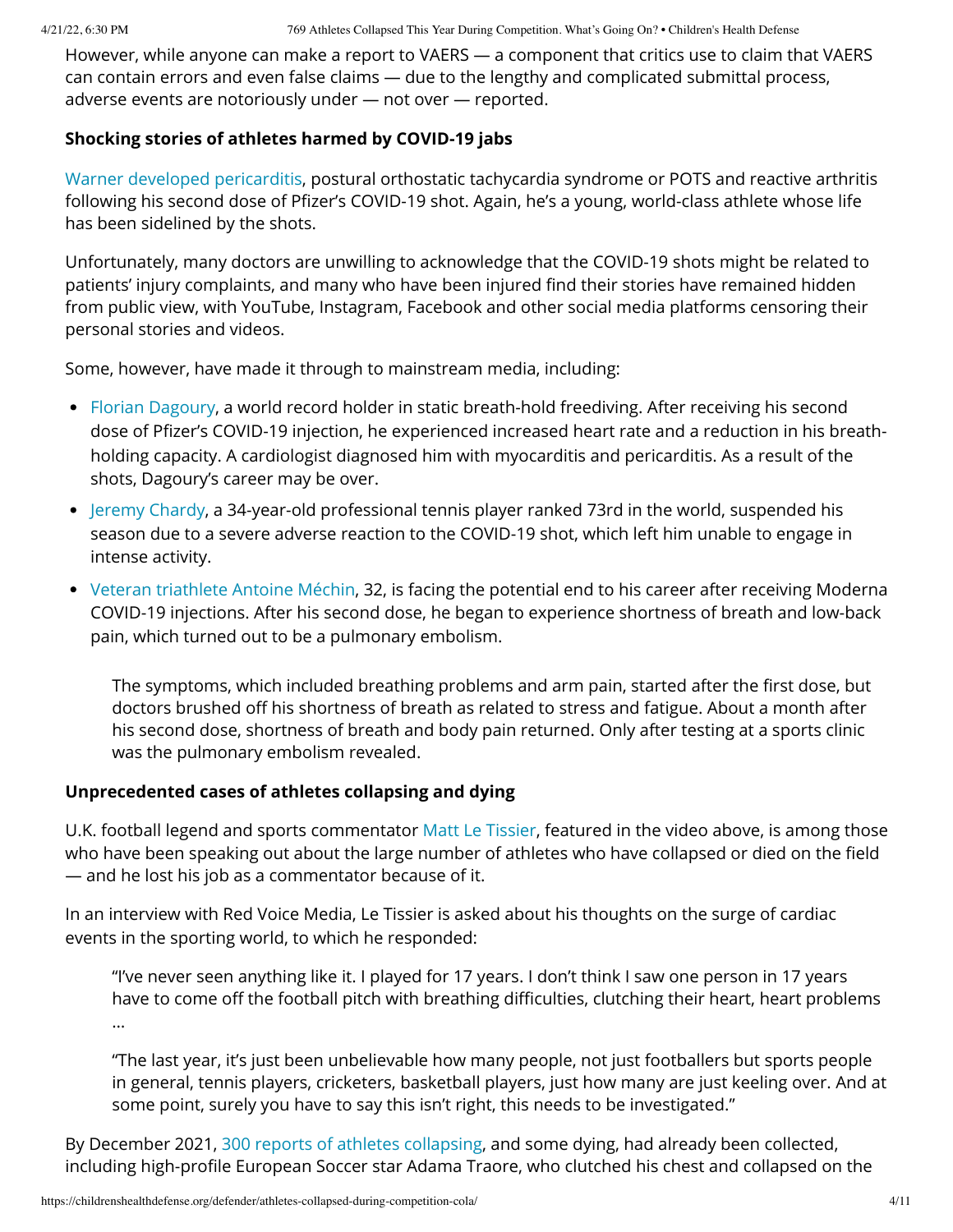field.

An updated report by Good Sciencing, a team of investigators, news editors, journalists and "truth seekers," has detailed 890 cardiac arrests and other serious issues among athletes, including 579 [deaths](https://goodsciencing.com/covid/athletes-suffer-cardiac-arrest-die-after-covid-shot/), following COVID-19 shots.

# **It's Time to Follow the Science. Join our [Campaign!](https://childrenshealthdefense.org/child-health-topics/health-freedom/its-time-to-follow-the-science)**

They're maintaining a "nonexhaustive and continuously growing list of mainly young athletes who had major [medical](https://goodsciencing.com/covid/athletes-suffer-cardiac-arrest-die-after-covid-shot/) issues in 2021/2022 after receiving one or more COVID vaccines" and note:

"It is definitely not normal for so many mainly young athletes to suffer from cardiac arrests or to die while playing their sport, but this year it is happening. Many of these heart issues and deaths come shortly after they got a COVID vaccine. While it is possible this can happen to people who did not get a COVID vaccine, the sheer numbers clearly point to the only obvious cause.

"… Initially, many of these were not reported. We know that many people were told not to tell anyone about their adverse reactions and the media was not reporting them. They started happening and ramping up after the first COVID vaccinations.

"The mainstream media still are not reporting most, but sports news cannot ignore the fact that soccer players and other stars collapse in the middle of a game due to a sudden cardiac arrest. Many of those die — more than 50%.

"We also note that many posts in Facebook, Instagram, Twitter, forums and news stories are being removed. So now we are receiving some messages saying there is no proof of the event or of vaccination status. That is partly because this information is being hidden."

Gary Dempsey, a professional soccer player with a nearly two-decade career, also tweeted just how unusual the recent wave of [cardiac events](https://goodsciencing.com/covid/athletes-suffer-cardiac-arrest-die-after-covid-shot/) among athletes is:

"Was a professional for nearly 20 years. From 1996. Played nearly 500 games. Club and international level. Never ever was there 1 cardiac arrest. Either in the crowd or a player. It's actually quite scary."

### **Heart issues and Bell's palsy 'through the roof'**

| Luke Rudkowski<br>@Lukewearechange                     |                         |
|--------------------------------------------------------|-------------------------|
| This is from a main stream sports channel in Australia |                         |
|                                                        | <b>Watch on Twitter</b> |
|                                                        |                         |
|                                                        |                         |
|                                                        |                         |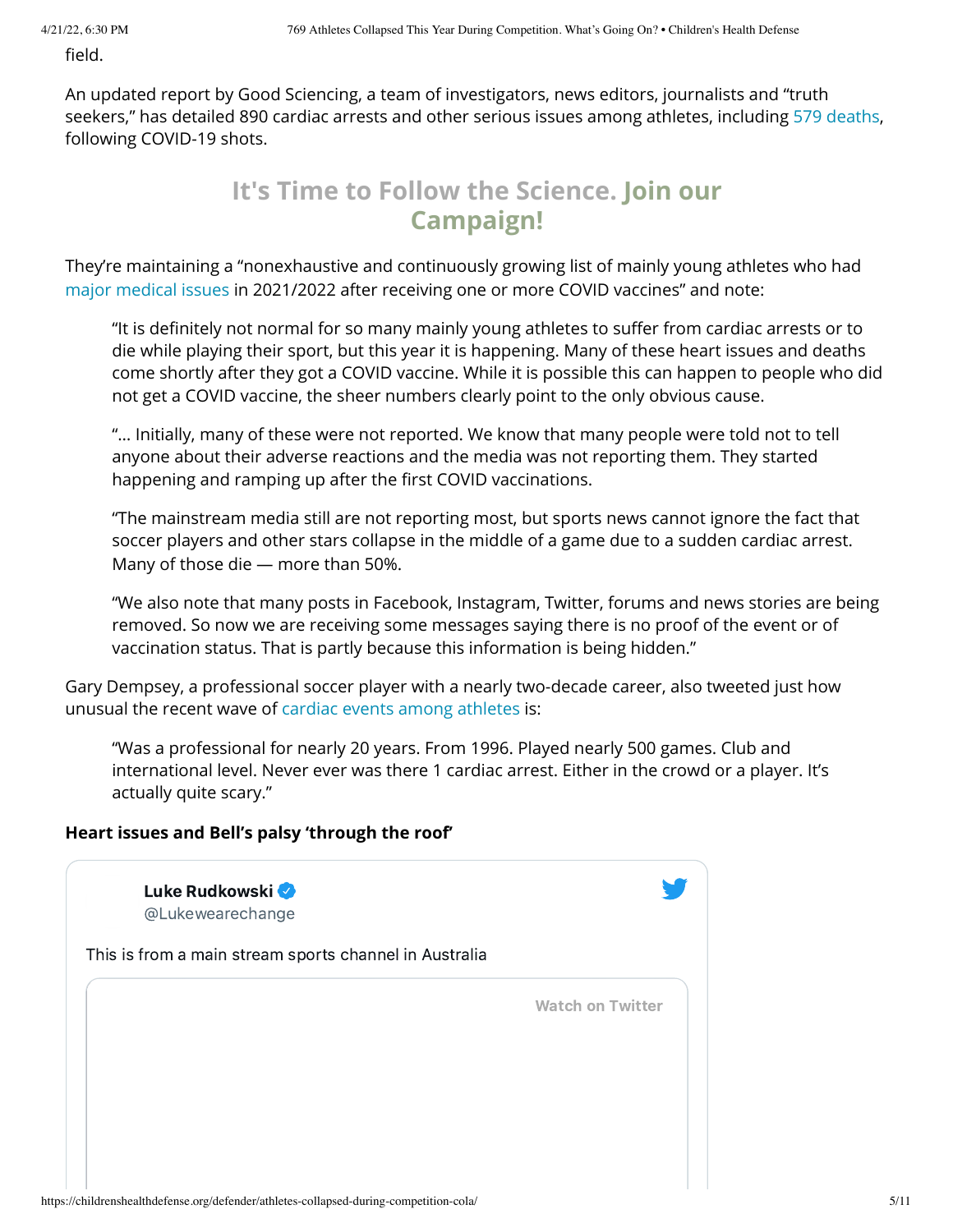| 11:41 PM · Apr 11, 2022 |                                                              |  |
|-------------------------|--------------------------------------------------------------|--|
|                         | $\heartsuit$ 27.8K $\heartsuit$ Reply $\mathcal S$ Copy link |  |
|                         |                                                              |  |

The video above is from a [mainstream sports](https://twitter.com/Lukewearechange/status/1513542808531046409) channel in Australia, detailing another professional athlete, Ollie Wines, who is out of the game due to nausea, dizziness and heart palpitations.

With cases like this becoming impossible to ignore, the ["Sunday](https://www.dailymail.co.uk/sport/afl/article-10704947/Footy-hosts-claim-Port-Adelaide-star-Ollie-Wines-heart-issues-linked-Covid-vaccines.html) Footy Show" panel speculated that the health issues could be linked to COVID-19 shots, and one of the hosts acknowledged that multiple players have suffered from heart issues and Bell's palsy following COVID-19 booster shots. "Wards filled with people suffering the same issues," he said.

Former professional [footballer](https://www.dailymail.co.uk/sport/afl/article-10704947/Footy-hosts-claim-Port-Adelaide-star-Ollie-Wines-heart-issues-linked-Covid-vaccines.html) Matthew Lloyd, who was recently diagnosed with Bell's palsy, stated, "Heart issues and Bell's palsy have gone through the roof since the boosters and COVID issues."

During phase 3 clinical trials of mRNA COVID-19 shots, more cases of facial paralysis occurred in the vaccine groups (seven out of 35,654) compared to the placebo group (one out of 35,611), leading the U.S. Food and Drug Administration to recommend monitoring vaccine recipients for facial [paralysis.](https://jamanetwork.com/journals/jamainternalmedicine/fullarticle/2779389)

Lloyd also said that he's heard of many cases of heart issues similar to Wines'. "We had [sports journalist] Michelangelo Rucci on … and he said that there's a [ward filled with](https://www.dailymail.co.uk/sport/afl/article-10704947/Footy-hosts-claim-Port-Adelaide-star-Ollie-Wines-heart-issues-linked-Covid-vaccines.html) people with similar symptoms to Ollie Wines — nausea, heart issues — so there has to be something more to it."

It's well known that toxic spike proteins can circulate in your body after infection or COVID-19 injection, causing damage to cells, tissues and organs.

As your heart beats faster during intense athletic activity, the spike proteins are able to circulate faster throughout your body, pointing to a potential reason why so many athletes are collapsing on the field.

It's important that these stories are heard, so if you or a loved one has been injured by a COVID-19 injection, please share your story with us and encourage others you know who have a story to share theirs as well.

#### *Originally published by [Mercola](https://www.mercola.com/).*

*The views and opinions expressed in this article are those of the authors and do not necessarily reflect the views of Children's Health Defense.*

# **Subscribe to The Defender - It's Free!**

First Name... **Last Name... Last Name...**